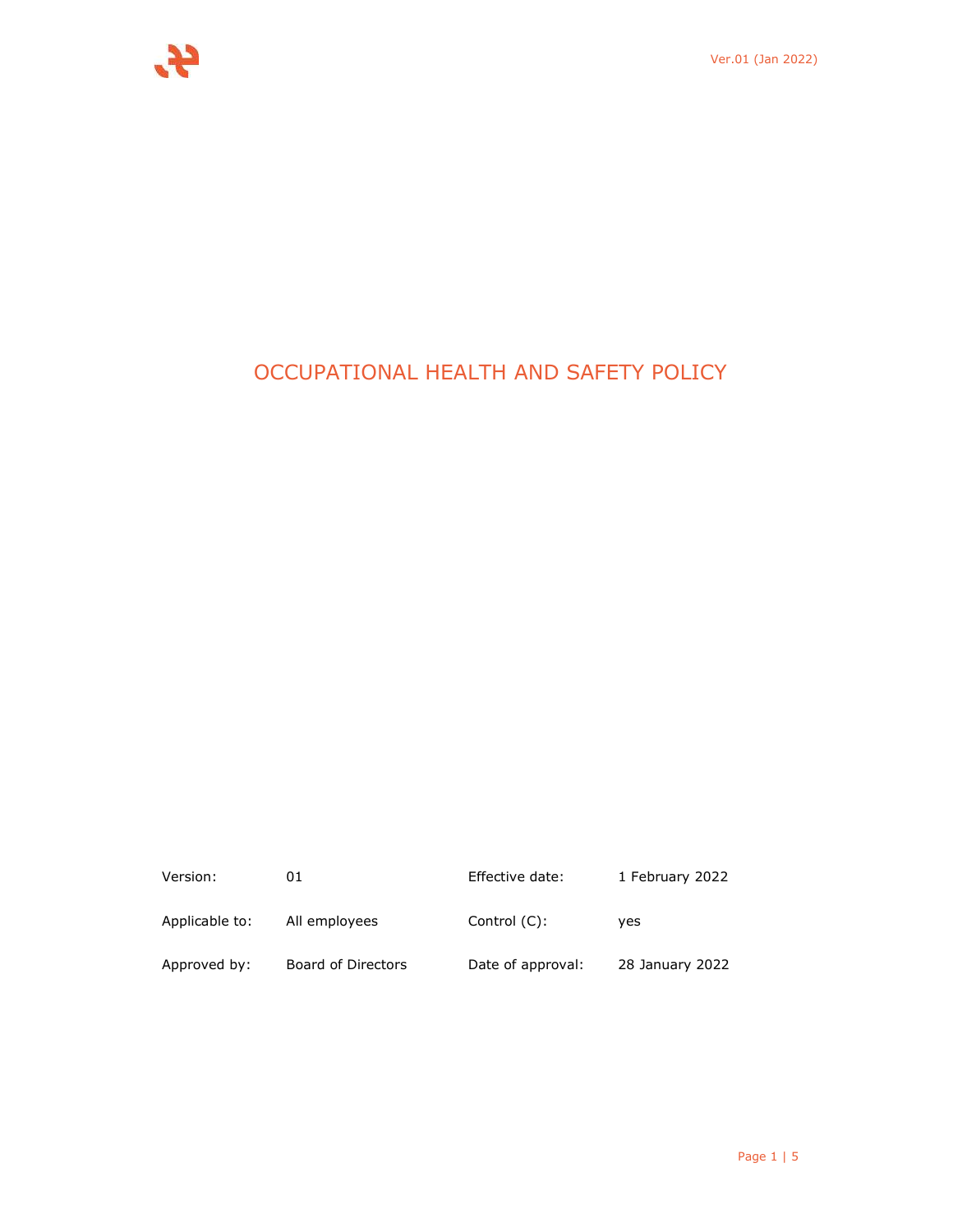

#### **Introduction and Purpose**

Elementum Energy Group ("**Elementum**" or "**Company**" or "**we**") commits to powering a transition to a carbon-free society with affordable, reliable, sustainable and modern energy. It also commits to ensuring that our environmental, societal, economic and governance decisions benefit future generations.

We believe that fulfilling our commitments helps address global challenges and achieve UN Sustainable Development Goals ("**SDGs**").

We believe that a healthy and safe work environment is at the core of our corporate principles and values, being a prerequisite for the smooth operation of the Company.

Our commitment to fostering a safe culture extends beyond maintaining a healthy and safe working environment to the physical and psychological health and wellbeing of our employees.

The purpose of this occupational health and safety policy (the "**Policy**") is to set out the core principles that we define as crucial in day-to-day activity for ensuring a healthy and safe work environment, eliminating hazards, reducing health and safety risks, promoting the physical and psychological health at the workplace and raising awareness among employees and others who may be affected by our business-related activities.

#### **Scope**

This Policy applies to all Elementum employees, regardless of their department and the position they hold.

Where Elementum participates in existing joint ventures as a non-controlling shareholder, Elementum will make the other shareholder(s) specifically aware of the significance of this Policy to Elementum and encourage such shareholder(s) to implement this Policy or one of a similar standard in the joint venture.

For new minority joint venture cooperation under consideration, Elementum will strive to commit the other shareholder(s) to adopt this Policy or one of a similar standard for the joint venture.

Under this Policy, Elementum may develop a number of procedures and instructions to implement and enforce the obligations undertaken and bring the Policy in line with the different local laws and regulations applicable to Elementum.

#### **Policy Statements**

#### OCCUPATIONAL HEALTH & SAFTETY MANAGEMENT SYSTEM

We are committed to offering the best conditions for all our employees, continuously improving our safety management framework, systems and processes and never compromising our safety standards for expedience.

We pursue our stated goals by striving to meet and exceed all obligations under applicable legislation, relevant international standards and voluntary commitments undertaken by Elementum and by fostering an enthusiastic commitment to health, safety and the environment among our employees, contractors and others.

Our Integrated Management System (IMS) provides a structured implementation of the ISO 45001 Occupational Health and Safety Management System by: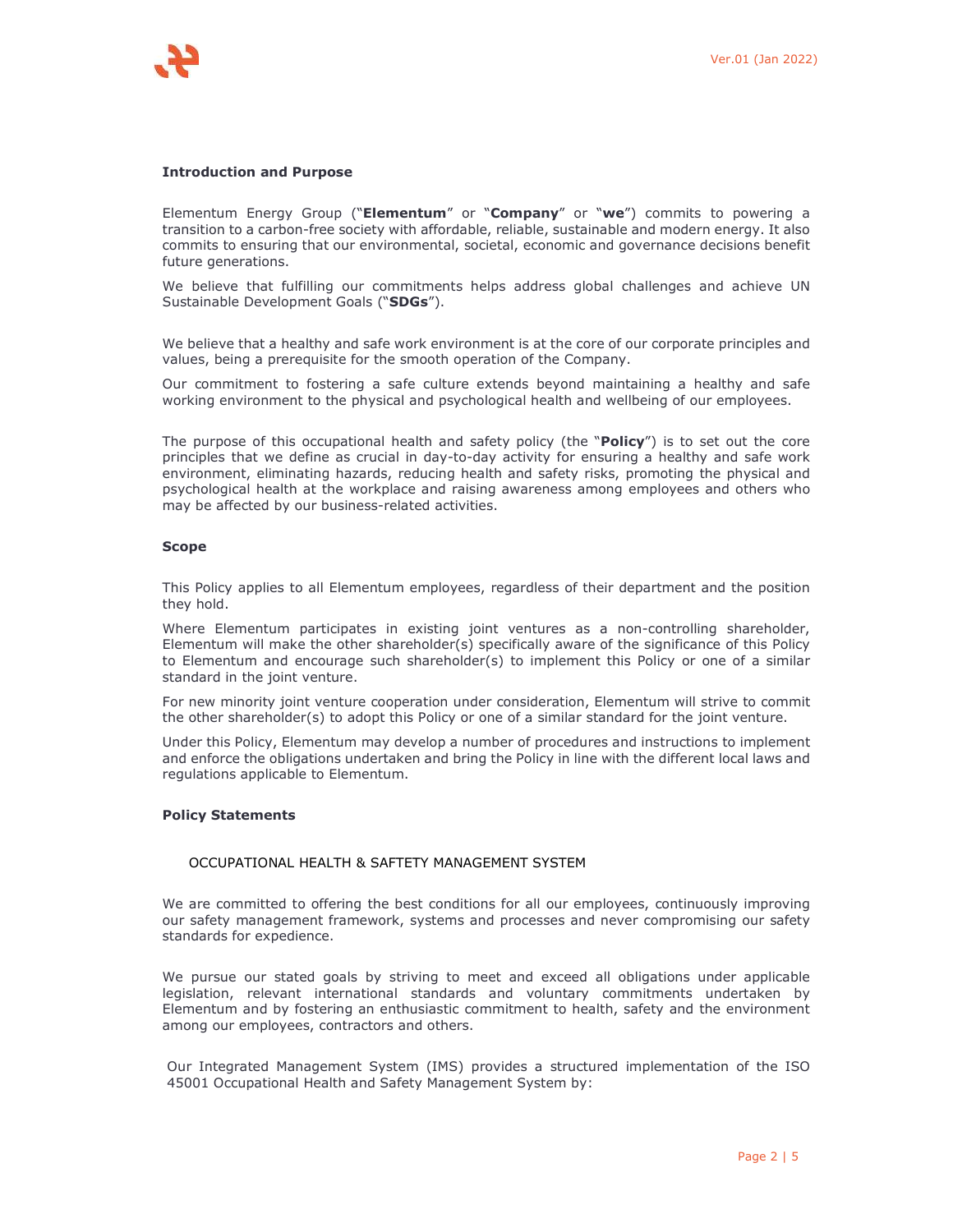

- ensuring that the OH&S management system is an integral part of IMS and core operations, meets legislation requirements and stakeholder expectations, be they shareholders, employees, customers or society at large;
- encouraging both management commitment and employee involvement to allow consolidation of the culture and reinforcing the importance of OH&S within the organisation:
- including OH&S strategies in the annual business planning process and setting annual measurable OH&S objectives for all operations to ensure an OH&S culture, continuous improvement and compliance with requirements;
- identifying, assessing and controlling OH&S risks and opportunities from known causes of occupational injury and ill health associated with workplace processes and the working environment, investigating cases of work-related injuries and ill health to prevent recurrence;
- providing facilities, equipment, resources and services to enable employees to perform their duties safely;
- performing internal and external audits and validation of OH&S systems, procedures and performance through analysis of organisational data and benchmarking with industry peers; and
- communicating and sharing successful practices and lessons learned from incidents, to continually raise awareness and act preventively.

#### EMPLOYEE OCCUPATIONAL HEALTH & SAFETY COMPETENCY

At Elementum, all employees commit to health and safety. We expect all of them to be aware of such commitment and assume responsibility for maintaining and safeguarding health and safety conditions in their work environments.

To ensure that all employees at every level of the organisation understand and commit to OH&S principles and support a "zero harm" culture, we:

- develop employee OH&S competencies through effective training and leadership in line with position accountability and responsibilities, including individual obligations to personal safety;
- provide a mechanism for consultation and participation of employees in the decisionmaking process relating to health and safety initiatives; and
- align the requirements of OH&S with all other business objectives, reflect OH&S expectations within position descriptions and ensure that they are subject to performance measurement programs.

## OCCUPATIONAL HEALTH & SAFETY REPORTING

We commit to transparently reporting our OH&S performance to the public, institutions and other stakeholders in our Annual Report (Sustainability Report).

#### **This Policy meets the requirements of:**

- Promotional Framework for Occupational Safety and Health Convention, 2006 (No. 187);
- ILO standards-related activities in the area of occupational safety and health: An in-depth study for discussion with a view to the elaboration of a plan of action for such activities (Report VI, International Labour Conference, 91st Session, 2003);
- International Finance Corporation's Performance Standards (2012);
- The International Bill of Human Rights and IFC Sustainability Framework (2011);
- Environmental and Social Policy of European Bank for Reconstruction and Development (2019); and
- UN Sustainable Development Goals and national legislation.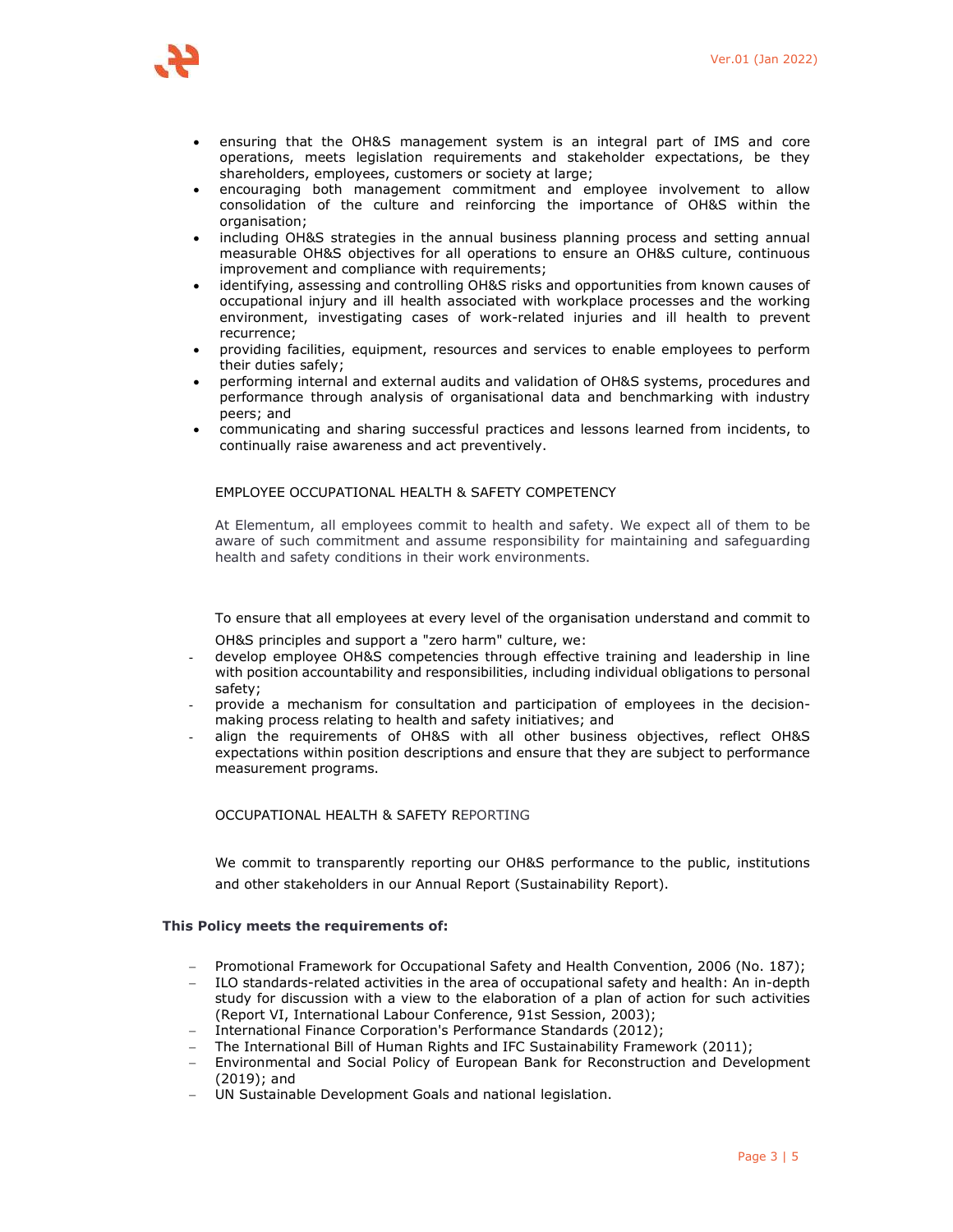

## **Members of Elementum Energy Group include:**

Elementum Energy Limited; and

Subsidiaries of Elementum Energy Limited.

| <b>Body/Function/Individuals</b>                           | <b>Roles and Responsibilities</b>                                                                                                                                                                             |  |
|------------------------------------------------------------|---------------------------------------------------------------------------------------------------------------------------------------------------------------------------------------------------------------|--|
| Board of Directors                                         | Approves the Policy.                                                                                                                                                                                          |  |
| Chief Operating Officer                                    | Policy Owner: owns, endorses and ensures<br>the implementation of the Policy.                                                                                                                                 |  |
|                                                            | Advises on policy content, and ensures<br>relevant and correct communication of<br>policy efforts to internal and external<br>stakeholders.                                                                   |  |
| Management, employees and contract workers of<br>Elementum | Responsible for adhering to this Policy.<br>Comply with the letter and spirit of the<br>Policy. Engage and take responsibility for<br>ensuring that all initiatives are developed in<br>line with the Policy. |  |

#### **Deviations**

No exemptions from this Policy can be granted unless there are exceptional circumstances or the Policy is obviously not applicable. All requests for exemptions must be made in writing to the Policy owner. The Policy owner must assess and decide on each request individually. Exemptions must be duly logged and documented.

#### **Policy Revision**

This Policy must be regularly reviewed in order to ensure its continued adequacy and relevance. It may be amended at any time with the approval of the Board of Directors. In the event of any discrepancies between the English version of this policy and a translated version, the English version will prevail.

## **Associated Policies and Procedures**

- Sustainability Policy;
- Risk Identification and Assessment Procedure;
- Recourses Procedure;
- Training and competence Procedure;
- IMS Organisational structure Procedure;